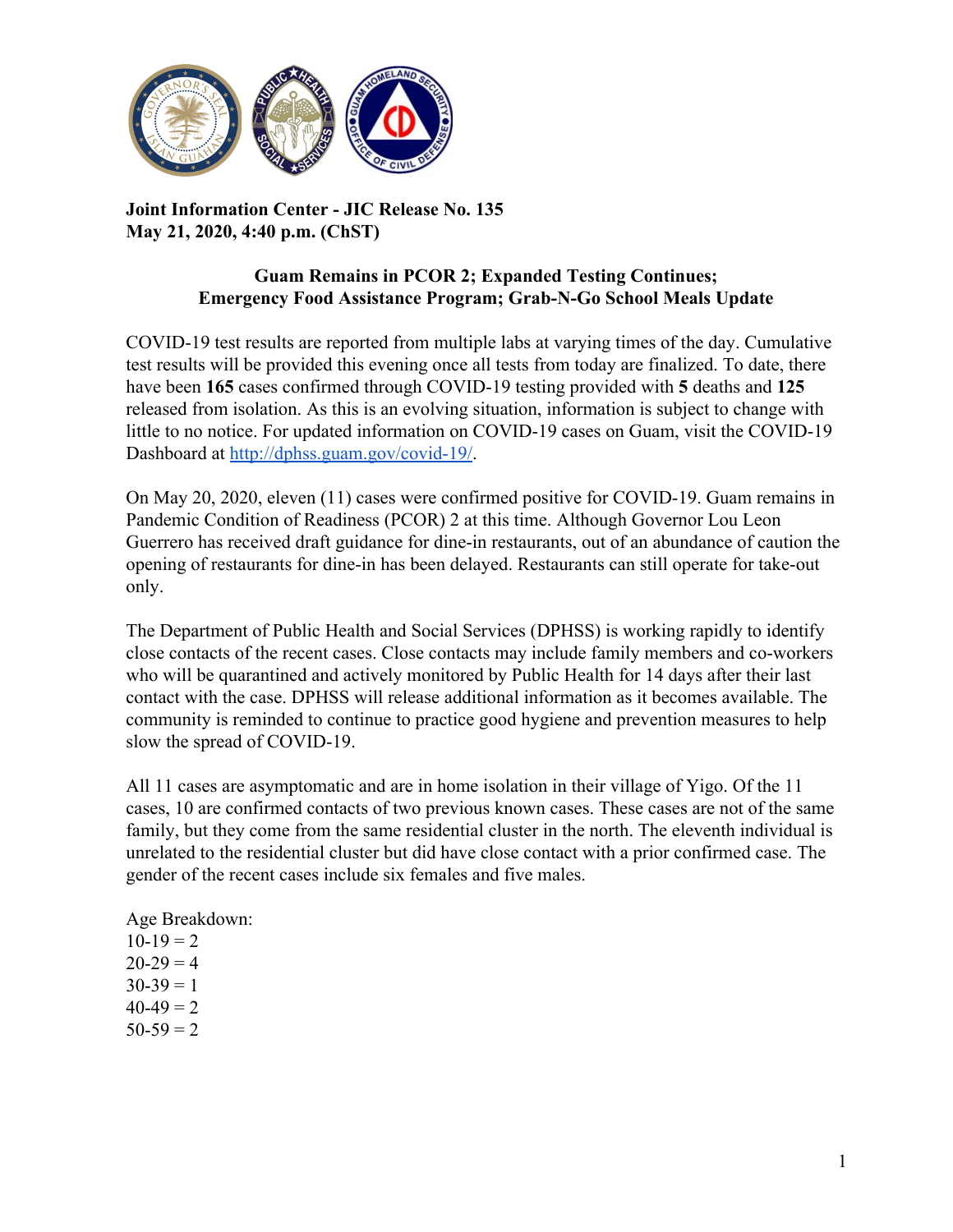| <b>MEDICAL</b><br><b>STATUS*</b>                 |                           | <b>GENDER</b>    |          | <b>RESIDENTIAL</b><br><b>LOCATION</b>     |                      | <b>TRAVEL</b><br><b>HISTORY**</b>                      |                            | <b>AGE GROUP</b>                                                                                                             |                                                          |
|--------------------------------------------------|---------------------------|------------------|----------|-------------------------------------------|----------------------|--------------------------------------------------------|----------------------------|------------------------------------------------------------------------------------------------------------------------------|----------------------------------------------------------|
| Stable:<br>Hospitalized:<br>Released:<br>Deaths: | 35<br>$00\,$<br>125<br>05 | Female:<br>Male: | 84<br>81 | North:<br>Central:<br>South:<br>Homeless: | 90<br>47<br>26<br>02 | Dubai:<br>Japan:<br>Philippines:<br>Singapore:<br>U.S. | 02<br>01<br>11<br>01<br>07 | $90 + 1$<br>$80 - 89$ :<br>$70-79:$<br>$60-69$ :<br>$50-59$ :<br>$40-49$ :<br>$30-39$ :<br>$20-29$ :<br>$10-19$ :<br>$0-9$ : | 01<br>06<br>10<br>39<br>30<br>28<br>17<br>20<br>13<br>01 |

\*Some cases that were previously released from isolation have tested positive through follow-up testing \*\*Some cases traveled to more than one country

# **Expanded Testing Continues**

The Department of Public Health and Social Services (DPHSS) in collaboration with the Government of Guam (GovGuam), private, and federal agencies continue expanded testing this week. Please show an I.D. The expanded testing schedule follows:

- Friday, May 22, 9 a.m. 12 p.m. at the GHURA Public Housing, Talofofo
	- Free and open to GHURA elderly and public housing residents of Talofofo
	- DPHSS will prioritize testing for:
		- Individuals with COVID-19 symptoms
		- Multi-generational families in a household (parents, grandparents, great-grandparents, adult children, their children) with COVID-19 symptoms
- Sunday, May 24, 9 a.m. 12 p.m. at Hamburger Rd., Harmon, behind Ely Automotive Repair and Across Core Tech Apartments
	- Free and open to high risk individuals in congregate settings

If you are experiencing symptoms consistent with COVID-19, please call your health care provider. If a patient does not have a regular health care provider, they can call any of the Community Health Centers or the DPHSS Medical Triage Hotline Phone Numbers listed below to report symptoms and obtain guidance from clinicians, or call 311.

- $\bullet$  (671) 480-7859
- $\bullet$  (671) 480-6760/3
- $\bullet$  (671) 480-7883
- $\bullet$  (671) 687-6170 (ADA Dedicated Number)

### **The Emergency Food Assistance Program - Disaster Household Distribution**

The U.S. Department of Agriculture (USDA) Food Nutrition Service (FNS) has granted the Guam Department of Education (GDOE) an extension to distribute food commodities through Disaster Household Distribution (DHD). As the State Agency for the Emergency Food Assistance Program (TEFAP), GDOE is now issuing DHD commodities from 7 a.m. to 11 a.m. on Mondays, Wednesdays, and Fridays (except holidays) while supplies last. A total of 5,000 bags of food commodities will be distributed on a first come, first served basis. TEFAP DHD operations will continue until all food commodities have been distributed.